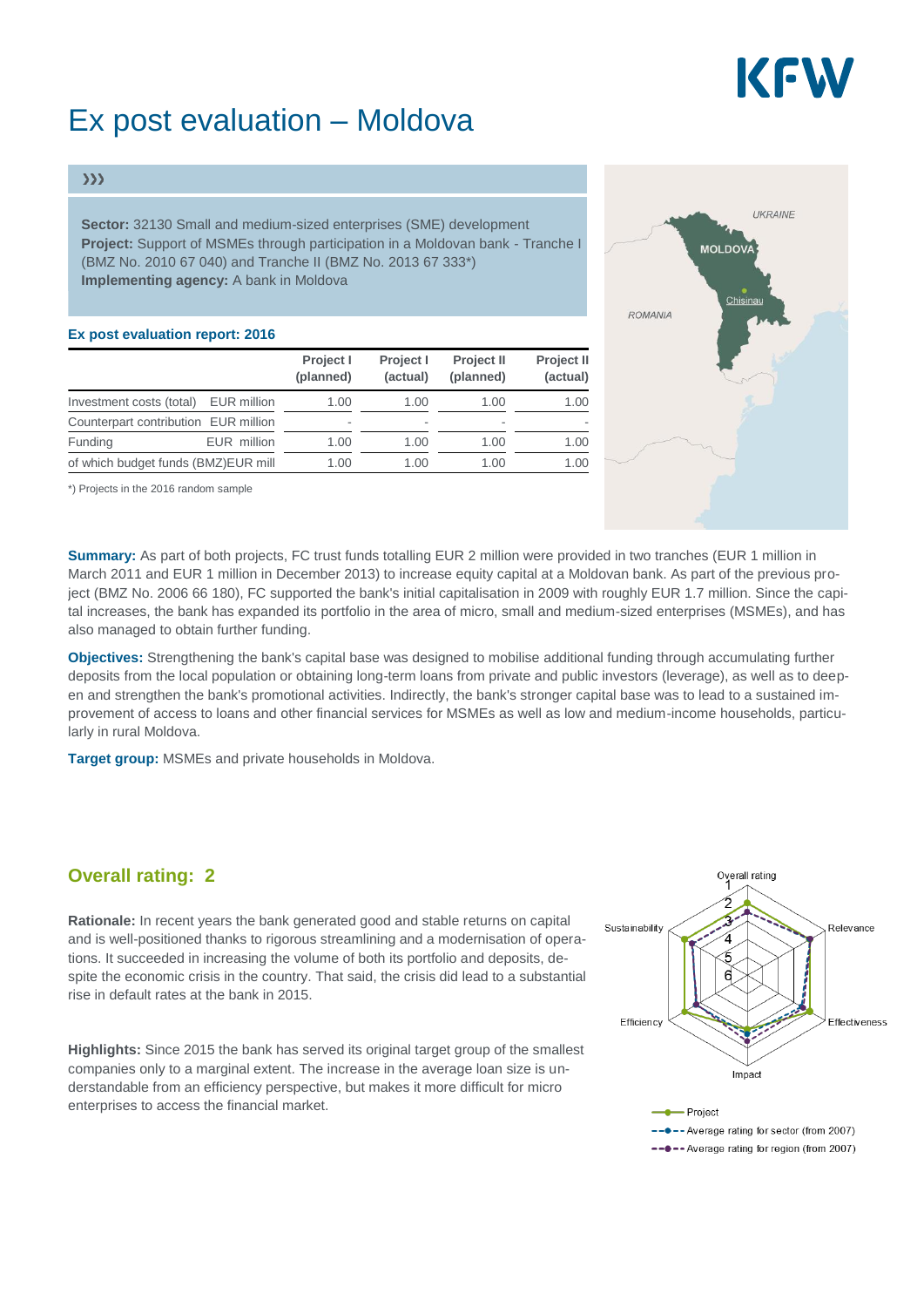# KEW

## Rating according to DAC criteria

### **Overall rating: 2**

#### **Overall context**

The ex post evaluation report comprises the first tranche (of equity participation)(BMZ No.: 2010 67 040, paid in 2011) and also includes the second tranche in 2013 (BMZ No.: 2013 67 333). FC had previously supported the capitalisation of the bank with approximately EUR 1.7 million back in 2009 (BMZ No.: 2006 66 180).

#### **Relevance**

A whole series of indicators show that at the time of the project appraisal in 2010, the Moldovan financial sector was still significantly underdeveloped, particularly for micro, small and medium-sized enterprises (MSMEs), and still is today. The share of loans to the private sector relative to the gross domestic product was 39% in 2014, compared to an average of 69% across South-Eastern Europe. While the World Bank's Doing Business report believes access to funding to be a problem of medium importance when considering all types of companies, the Institute of Economy, Finance and Statistics in Chişinău asserted in a 2012 survey<sup>1</sup> that access to funding is by far the problem most frequently cited by small and medium-sized enterprises in Moldova. It also notes that this result has been consistent across all studies carried out over the last 15 years. This particularly applies to the availability of long-term loans. In addition to this quantitative bottleneck, there was and still is a qualitative bottleneck, i.e. an inadequate range of products that are mainly aimed at the traditional bank clientele of established large and medium-sized enterprises and a banking sector that lacks not only an interest in, but also the expertise required for dealing with the needs of smaller business. The project focused explicitly on the core problem, i.e. the need for long-term funding of MSMEs and financial products for poorer private households in the urban and rural areas of Moldova, and essentially integrates well into the country's financial sector strategy.

These projects are continuations of the first project (BMZ No. 2006 66 180) which, by means of an increase in equity capital in 2007 (EUR 1.7 million) and in personnel support (EUR 0.8 million), supported the bank (project-executing agency) in transitioning from an informal financial institution to a bank. However, in the context of the current increases in capital, the challenges proved to be different due to the economically and politically difficult environment characterised by bankruptcies, raider attacks on banks (hostile takeover attempts) and high political instability. In this difficult environment, the capital increase in two stages was supposed to strengthen above all the bank's reputation as a reliable institution with Western European roots and a double bottom line approach. The project was of great relevance in relation to the problems in the country's financial sector and in relation to the MSME sector. Overall, we therefore assess the relevance of the project as good.

#### **Relevance rating: 2**

#### **Effectiveness**

The attainment of the project objectives defined at the project appraisal can be summarised as follows:

| <b>Indicator</b>                                                                        | <b>Ex post evaluation</b>                                                            |
|-----------------------------------------------------------------------------------------|--------------------------------------------------------------------------------------|
| (1) Bank operates sustainably and shows positive<br>year-end results from 2011 onwards. | Achieved.<br>Year-end results from 2011 are positive and on an<br>upward trajectory. |
|                                                                                         |                                                                                      |

1 Institute of Economy, Finance and Statistics (IEFS): SME's contribution to employment in the Republic of Moldova: Quantitative and qualitative assignment, Chisinau 2013.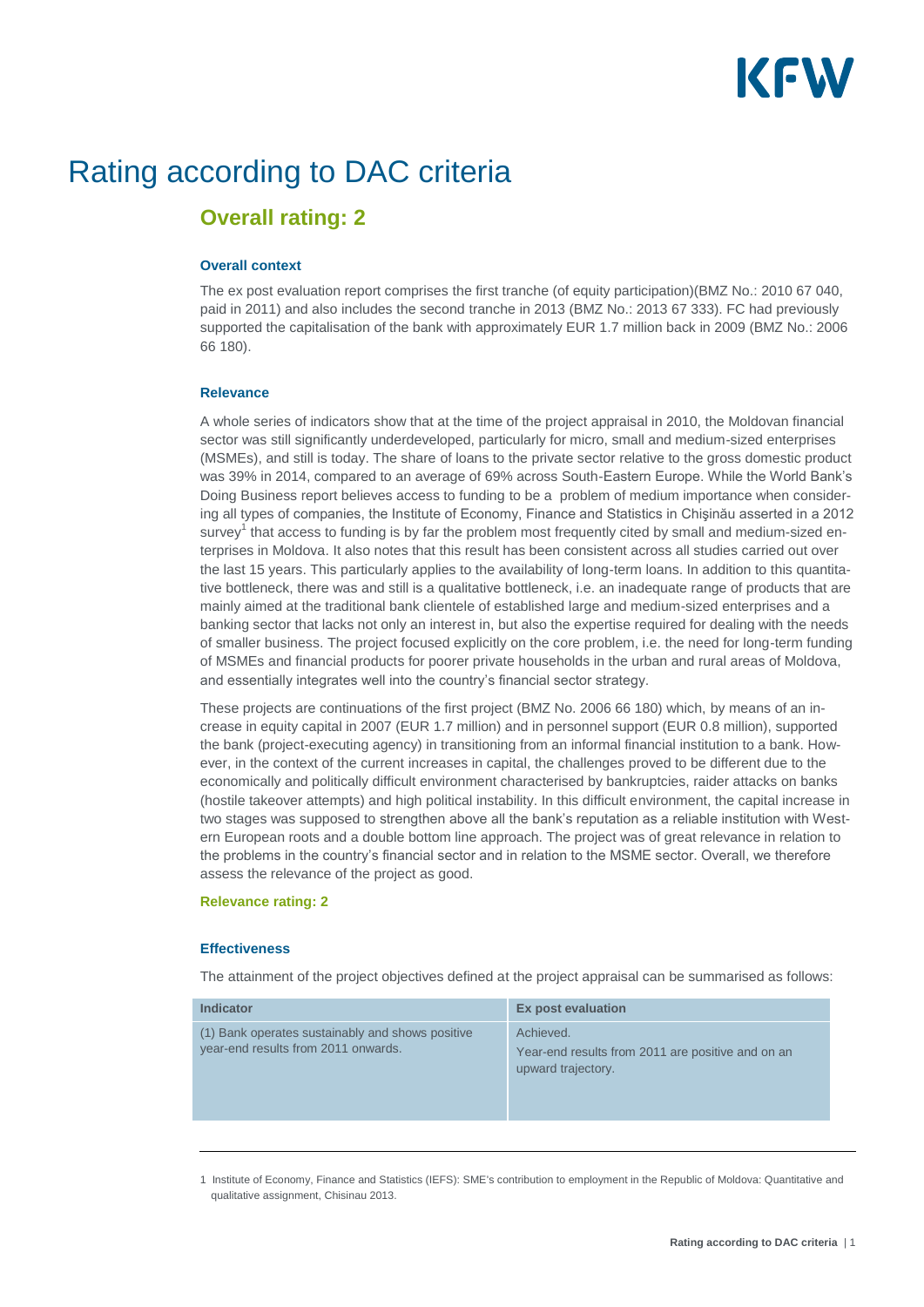

| (2) The outstanding gross loan portfolio of the project-<br>executing agency is growing by 25% annually (in<br>volume and number) within three years of the capital<br>increase. | Partially achieved.<br>Growth of the loan portfolio compared to previous year<br>by volume (number) in lei:<br>2011: 36.4% (-0.6%)<br>2012: 37.1% (25.8%)<br>2013: 17.6% (8.5%)<br>2014: 2.7% (-16.6%)<br>2015: -3.9% (-33.4%) |
|----------------------------------------------------------------------------------------------------------------------------------------------------------------------------------|--------------------------------------------------------------------------------------------------------------------------------------------------------------------------------------------------------------------------------|
| (3) At least 70% of end loans granted are $<$ EUR<br>10,000.                                                                                                                     | Partially achieved.<br>Share of loans < EUR 10,000 in 2015: 71%<br>Share of new loans < EUR 10,000<br>2012: 82.4%<br>2013: 79.9%<br>2014: 64.0%<br>2015: 38.7%                                                                 |
| (4) The share of sub-loans with interest and principal<br>arrears of over 30 days (non-performing loan portfolio)<br>is a maximum of 7% (portfolio-at-risk).                     | Partially achieved.<br>No longer met in 2015 (8%), under 7% in all previous<br>years.                                                                                                                                          |

n

the five years since the first capital increase, the implementing agency has made enormous progress in streamlining and modernising operational activities (see also Efficiency). This process includes, in particular, an increase in the average size of loans granted by the bank. The fact that consistent and steadilygrowing annual net profit has been achieved from 2011 onwards despite the difficult environment shows, however, that the positive results of the bank are not only attributable to this change in the target group. The bank even set aside reserves for the first time in 2015.

The second indicator, the growth of the portfolio, was exceeded in the three years following the first capital increase, as measured by the volume of the portfolio. However, the target number of loans was not met. Following 2013, after the second capital increase, there was no further growth as measured by volume; the number of loans actually declined significantly while the average volume grew. This is partly attributable to the difficult environment from 2013 onwards, with the decline in the number of loans also being attributable to the above-mentioned realignment of the strategy. From the perspective of the evaluation, an indicator of 25%, which requires the type of rapid and consistently faster growth that typically occurs during the initial phase after a foundation, is no longer suitable for the phase of portfolio consolidation. We consider the growth up to the present time to be appropriate, taking into consideration the economic environment and the fact that the institute was no longer in the dynamic initial phase.

The third indicator – the share of small loans under EUR 10,000 – has been met as measured against the existing overall portfolio. However, the volume of new small loans has fallen significantly short of the target value of 70% since 2014 (64%) and 2015 (39.4%). The average size of new loans rose sharply in 2015 to EUR 33,188 (2013: EUR 10,332). Although smaller loans are not fundamentally excluded in the bank's policy - if they prove promising in a credit assessment based on qualitative criteria - the bank's future focus will be on loans of more than EUR 30,000. In the wake of the bank's new strategy, the original main target group of the project will be reached only to a limited extent. It should be noted, however, that as evidenced by on-site spot tests, loans between EUR 30,000 and EUR 100,000 still go to relatively small companies which tended to have well below 30 employees (see also Impact).

The fourth indicator – no more than 7% of loans in delinquency of more than 30 days (PAR 30) – was not achieved in 2015 with a PAR 30 of almost 8%. This was due to the difficult economic environment, which was mainly attributable to an embargo on Russian imports, the economic collapse of Russia and the significant reduction in the numbers of foreign workers, particularly from Russia. However, the maximum share of delinquent loans was significantly lower than in the previous years. The lowest delinquency rates (2015) were lowest among the small loans of between EUR 10,000-50,000 (4.7%), while the rate was highest (12%) for medium-sized loans (EUR 50,000-250,000). In the case of large loans above 250,000, the rate stands at 7.5%, while it has risen from almost zero to 6.2% for very small loans of less than EUR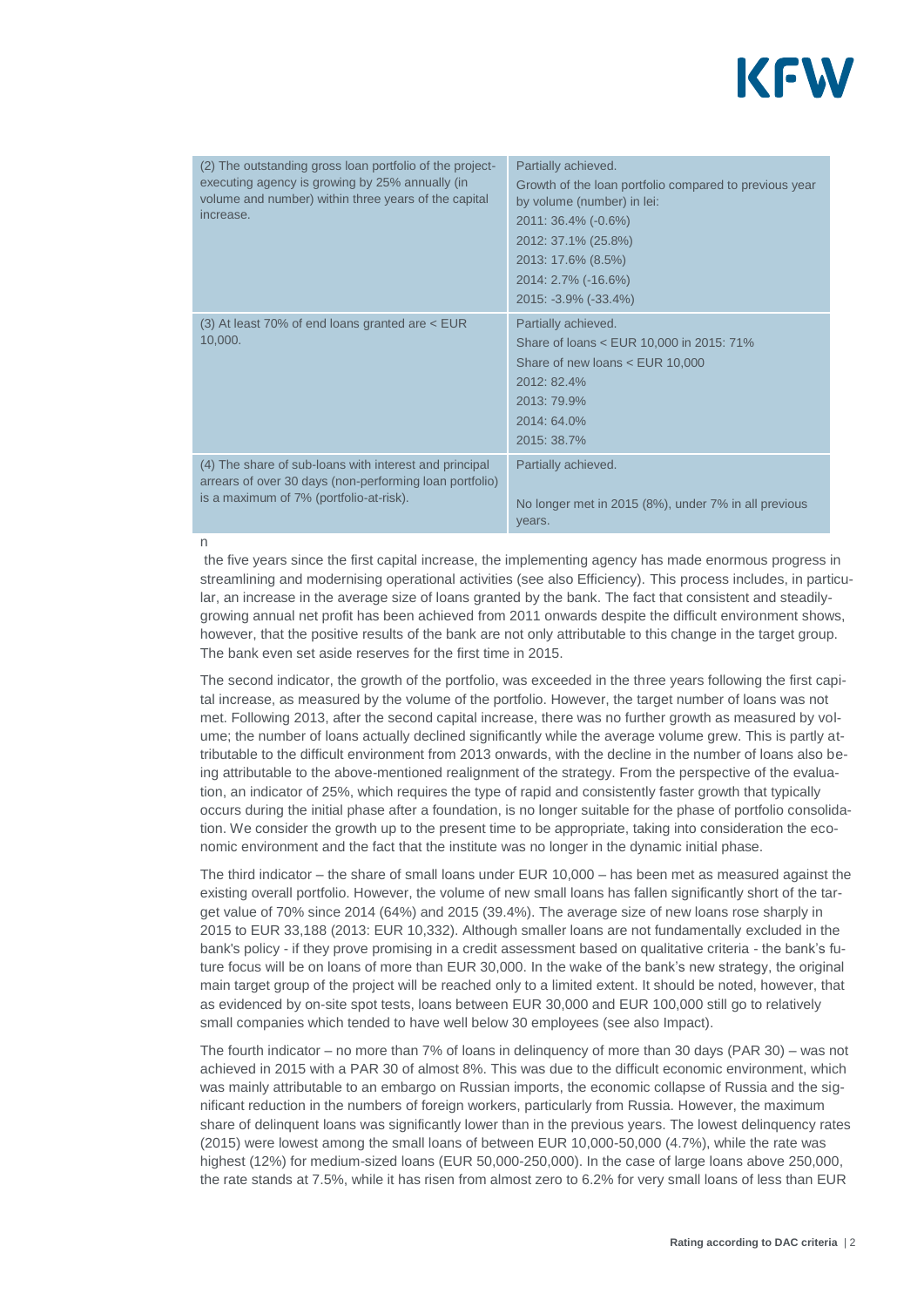![](_page_3_Picture_0.jpeg)

10,000 in the last few years. The country average, for which we only know the PAR 90 value, is 12%. The financial intermediary's PAR 90 ratio stands at 6% here. When assessing effectiveness and portfolio quality, it must be borne in mind that in recent years, five of the 16 banks in Moldova had to declare bankruptcy, and a further three (the three largest) have been placed under the supervision of the central bank in response to unfair practices. In this extremely difficult environment, the implementing agency continues to serve as a kind of beacon.

Deviating from the project objectives, the financial intermediary has, from the outset, not regarded households as its actual target group for awarding loans, with the notable exception of energy-efficiency projects. This focus has even been reinforced over the course of time, due to the fact that the bank believes that companies operating out of households in Moldova are more likely to belong to the shadow economy and often pursue unlawful or semi-legal transactions that it does not want to support. For these reasons the bank nowadays accepts credit applications only from officially registered companies. Other services, such as current and savings account balances, as well as access to ATMs, are also open to households, although the primary target group here is also MSMEs.

Although the ambitious growth targets have not been met, we assess the overall effectiveness to be only just good, as the bank has served the target group in an extremely difficult environment while achieving an acceptable portfolio quality. This is true despite the fact that the bank's strategy has been focused on larger loans since 2015.

#### **Effectiveness rating: 2**

#### **Efficiency**

The number of employees fell significantly from 455 in 2010 (and 565 in December 2012) to 194 in December 2015. This reduction was accompanied by a large-scale streamlining of business processes. A total of 23 branches (2010) were converted into 13 service points and just one branch. An automated 24/7 zone is available in all service points, and most also have two or three remaining employees who are seated in such a way that they can directly view the automated area and provide customers with assistance if necessary. In particular by automating services in the service points, the bank has achieved considerable efficiency gains and thus also fulfils a pioneering role in the country. This includes not only traditional ATMs, but also personnel-assisted deposits and the execution of further banking transactions (e.g. interest payments, credit notes, transfers). The Business Client Advisors are located in the bank's headquarters and are assigned to specific sectors (i.e. they operate throughout the country); major retail branches have been closed. According to the management, this did not result in a worsening of the service on offer – the central support of loan customers proved to be even more personalised thanks to the specialisation of the loan managers. This development was made possible by the fact that the number of new small loans granted in particular declined in 2015, resulting in a greater level of consultancy support among the remaining loan customers. This strategy allowed profits to be boosted.

Measured by volume, the bank has moved up the rankings from eleventh place among 16 banks to fifth among 11 banks (note that the three largest banks are in a critical condition under direct central bank supervision), which is also indicative of the relative attractiveness of the bank's range of services. The capital adequacy is above the required 16%, at between 20% and 24%. The number of loans and the amount of credit per employee have increased significantly and the cost-income ratio has improved greatly from 81% (2011) to 54%. The provisions for non-performing loans are also appropriate, at 77% of the PAR 30 portfolio.

Overall, production efficiency can be rated as very good.

The target group of MSMEs (and private households with regard to deposits and other services, but excluding loans) was reached over the course of the project by means of target-group-appropriate products, which were increasingly offered; despite this fact, significantly fewer small loans have been issued since 2015. Above all, it was possible to increase the volume of customer deposits more than three-fold from 2010 to the end of 2015, which has significantly improved the funding base. Following marked fluctuations, the number of customers with cash, savings and term deposits increased from 38,000 to 56,000 during this period: the figure initially rose to over 77,707 (2013), before falling to 45,049 (2014) and finally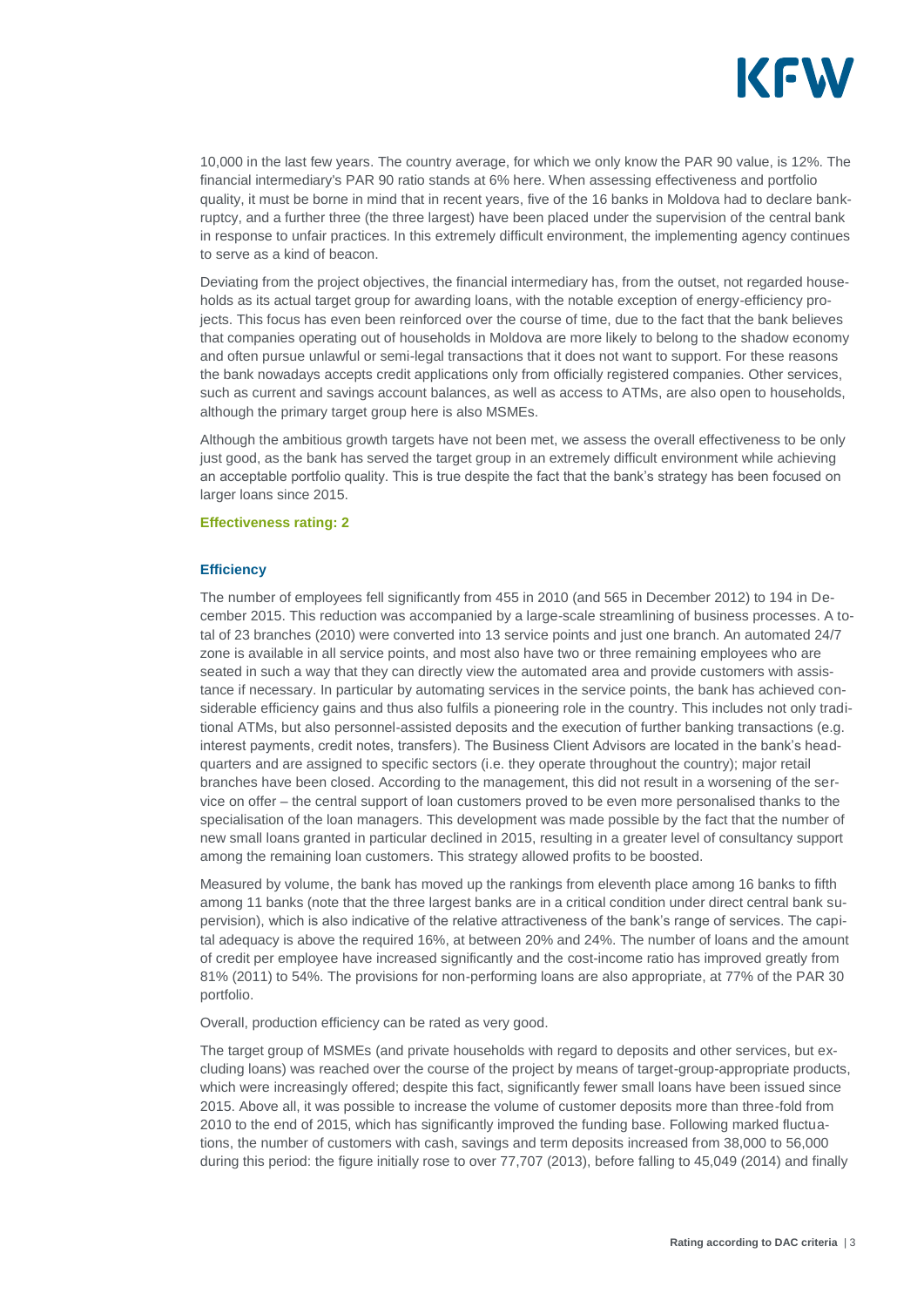![](_page_4_Picture_0.jpeg)

settling at the current value of 56,000 in 2015. The average deposit level increased by almost 30% in local currency during this period, but fell from EUR 1,930 to EUR 1,744 when calculated in euros.

According to its own reports, the bank is the only one to offer MSME loans with terms of up to ten – and in exceptional cases up to twelve – years. Responsible finance is an important aspect of employee training. The intensive credit check, especially in relation to the company's concept aside the raw numbers, is designed to prevent borrowers from over borrowing. However, the increase in the share of non-performing loans (PAR 30) to just under 8% in 2015 (PAR 90: 6%) shows that despite intensive credit checks, the implementing agency also suffers under the difficult general conditions – even when the country average at PAR 90 is 12%. The problem was recognised by the management and the bank has introduced further early warning indicators, such as drastic declines in sales volume at the MSME borrowers or arrears after just seven days (PAR 7).

An alternative to equity investment by the FC would have been the granting of a loan. The participation not only had the advantage of being able to exert greater influence on business policy but also had a positive impact on the bank's reputation in a very fragile environment. The bank's level of indebtedness (leverage ratio) remained stable throughout the capital injection between 2010 and 2015. The advantage for the bank is that, as opposed to a conventional loan in euros, it is the FC and not the bank that bears the exchange rate risk.

We consider the allocation efficiency as satisfactory overall, so that we can assess the overall efficiency as good.

#### **Efficiency rating: 2**

#### **Impact**

The overall developmental objective of the project was to contribute to the creation of employment and income in the target group MSME and to the improvement of living conditions of the population. It was also expected that other financial institutions would follow suit and take up or expand the business area of the MSME sector.<sup>2</sup> The bank does not have any comprehensive statistics on the number of employees of its customers or their revenues. It is thus difficult to measure the project's impact due to the lack of baseline data which is why an impact assessment is carried out based on semi-structured interviews with customers and customer advisors on the ground. These interviews show a classical pattern of effects: lending generally led to the realisation of a project which, for example, comprised more modern and more efficient machinery, a site extension, purchase of a transport vehicle and (or) the purchase of current assets (merchandise, primary inputs, intermediate products, etc.). Initially, with regard to the companies visited, small loan amounts of less than EUR 10,000 were borrowed. These amounts increased up to EUR 100,000 for projects later on. As a result of the increase in the average loan amounts, fewer small initial investments are now being supported by the bank. However, productive potential can also be found amongst the larger companies of the current target group.

In individual cases, people were laid off after the modernisation of the business. Yet, there was almost always a subsequent increase in revenue, with the result that new employees were again recruited in the medium term, even in the wake of investments geared towards efficiency improvements and modernisation. It is plausible to assume that jobs and income at the supported businesses have developed parallel to the increase in the loan portfolio. The previously acceptable losses in the portfolio generally indicatee worthwhile investments.

Alternative financing options (supplier credit, credit card, credit limits) for smaller loans under EUR 10,000 – i.e. for loan sizes that the bank only wants to offer to a limited extent – are often available to MSMEs in the market, but may be less target-group-oriented. This problem applies in particular to loans of between EUR 10,000 and EUR 30,000, which will no longer be the focus of the bank's activities in the future either.

The share of rural loans has remained constant at about 26%, with the bank granting an above-average share of agricultural loans; this segment has risen from 15% to 21% over the years.

<sup>2</sup> Indicators were not defined for the overall development goals.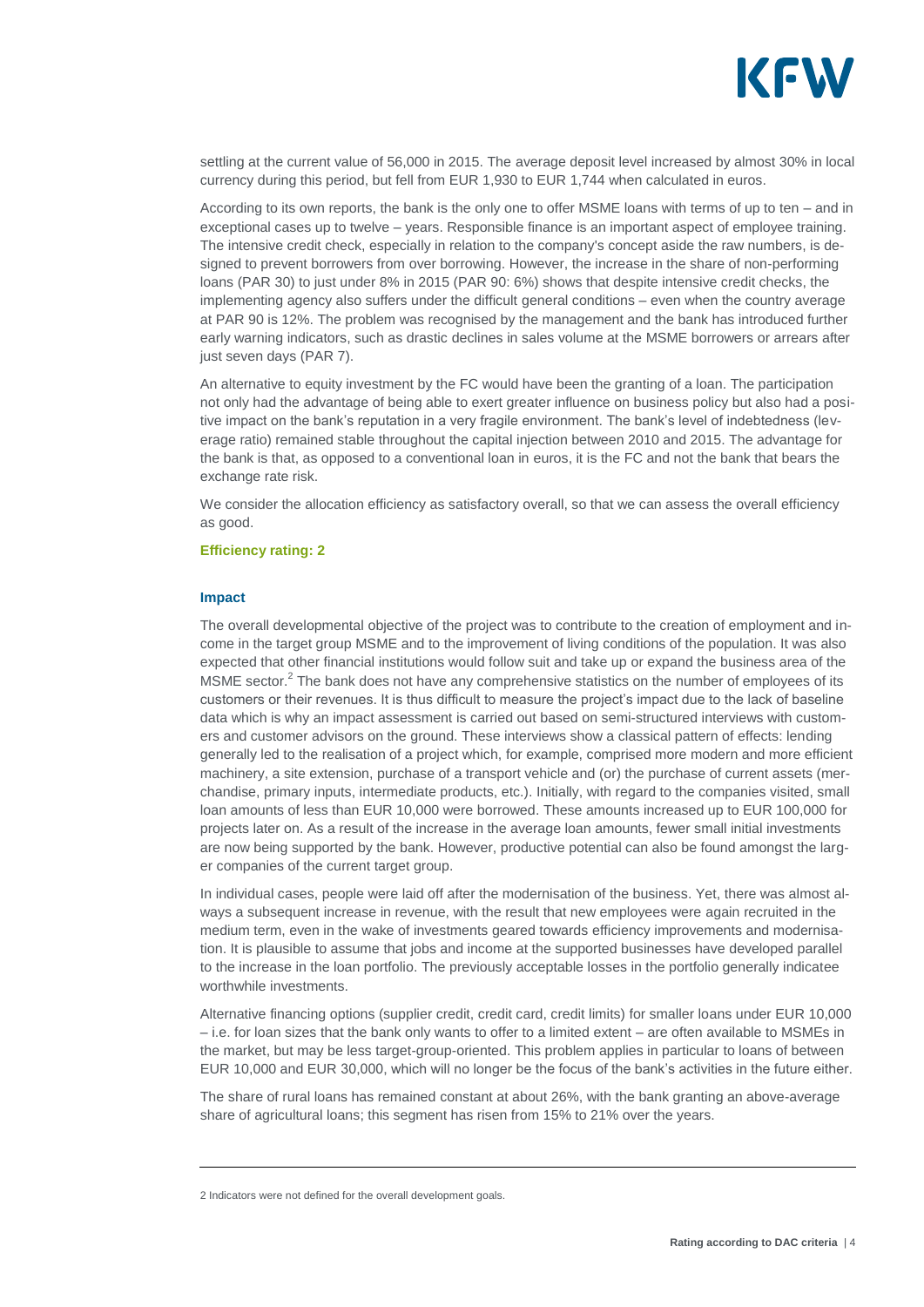![](_page_5_Picture_0.jpeg)

The bank's support has contributed to stabilising the financial system. According to the bank, however, lending to MSMEs in its present form has been replicated by only one other institution in Moldova, in which a French bank is a shareholder. The bank continues to play a pioneering role in other activities, such as the provision of banking facilities with automated deposit and withdrawal machines. This automation is gradually being introduced by some of the bank's competitors. Yet, even in the country's capital, the counter rooms of many banks are still not up to modern standards (high staff numbers, timeconsuming processes, etc.).

Altogether we rate the impact of the project as satisfactory.

**Impact rating: 3**

#### **Sustainability**

The increase in equity capital was supposed to substantiate the results achieved since the bank was founded and the initial capitalisation by FC (among others) had been paid in. This has been achieved to a large extent, as the bank is now profitable and significantly more resistant to the current crisis in the country's financial sector as a result of streamlining and modernising its operations. Whether the country's economic situation improves or a continuing crisis further deteriorates the quality of the bank's portfolio depends on a large number of factors and cannot be assessed by the evaluation.

Following a decision by the management, the bank will gradually withdraw from offering very small loans below EUR 30,000. On the one hand, the decision to raise the average loan size appears to strengthen sustainability because it is accompanied by the positive development of the bank's profit. On the other hand, the impact of the project is reduced for the group of micro-entrepreneurs, and in particular for those entrepreneurs who want to take out a small loan for the first time (and who have the potential to borrow larger amounts in the future). It is to be assumed that the group of companies that require small loans of less than EUR 30,000 cannot be provided with loans of the same quality in the future.

Maintaining the current policy of limited services for micro-entrepreneurs, the bank will continue to be more active in the area of small enterprises compared to other institutions in Moldova, and will make an important contribution here. The current degree of professionalism in lending is testament to the fact that the bank will also be able to maintain its position in this segment.

As a result of the bank's solid financial position and despite the move away from the smallest loan volumes, we continue to assess the overall sustainability as good.

#### **Sustainability rating: 2**